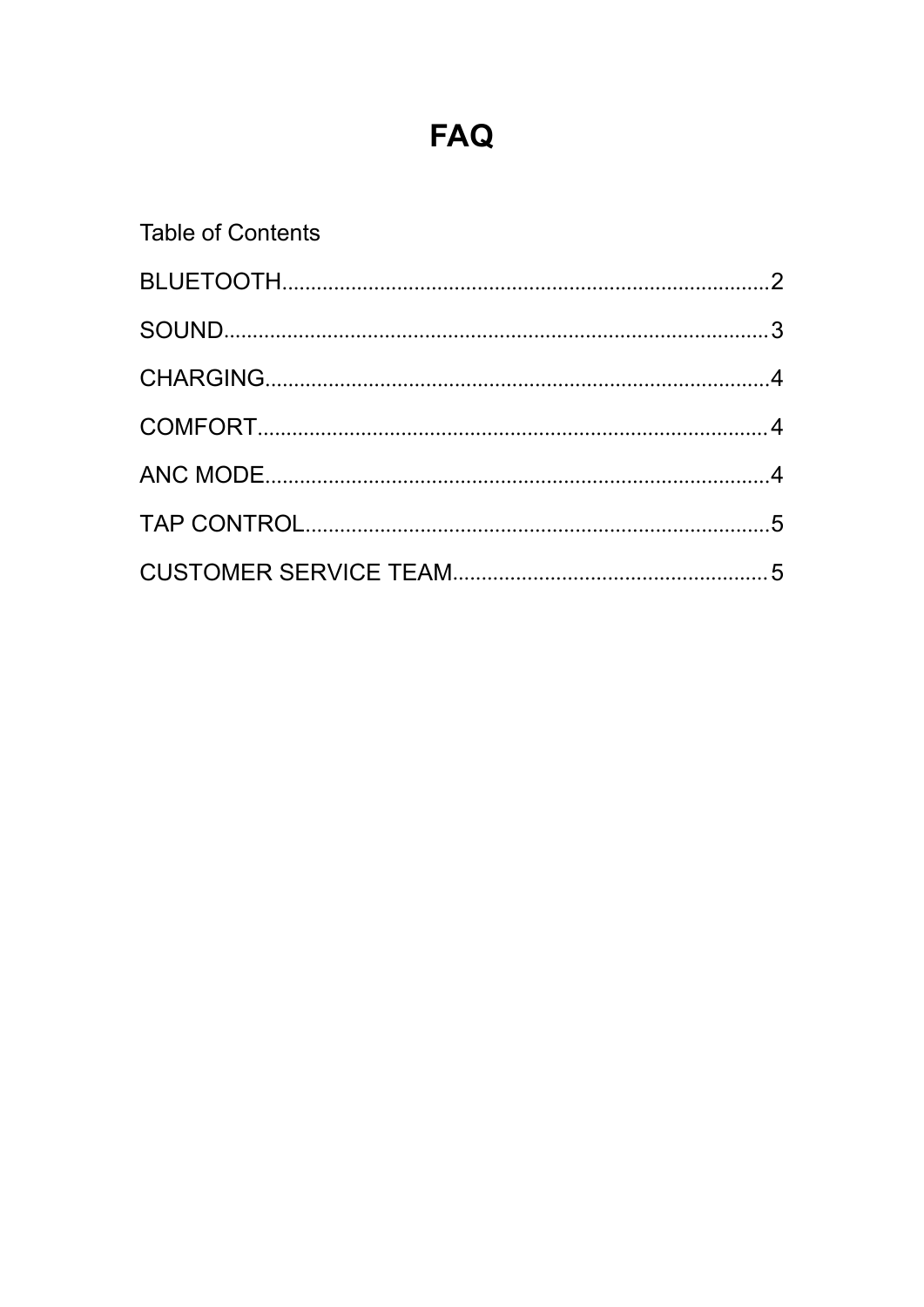## <span id="page-1-0"></span>**BLUETOOTH**

### **How do I reset EarFun Air Pro 2 ?**

1. Unpair EarFun Air Pro 2 from your Bluetooth-enabled device and delete the old connection on your device.

2. Place both earbuds into the charging case.

3. Keep the charging case open, then press and hold the charging case button at least 8s until both earbuds flash in purple, then earbuds have been reset successfully.

4. Delete the old connection from the Bluetooth device and reconnect "EarFun Air Pro 2".

### **Why is the Bluetooth connection unstable sometimes?**

If you use the earbuds next to devices that interfere with Bluetooth technology, such as routers, laptops, Radio Spectrum, it may cause Bluetooth instability.

#### **What can I do if earbuds can't connect to my device?**

Step 1: Unpair it from your Bluetooth-enabled device and delete the old connection on your device.

Step 2: Reset the EarFun Air Pro 2 (Do wait until they flash in purple. If not, they aren't reset successfully.)

Step 3: Place them back into the case and remove them again to start reconnecting.

### **Will the earbuds shut off automatically?**

The earbuds will keep on as long as they are connected to a device. If no audio is in use, they will enter power-saving mode and wake up once the audio is played. If the earbuds are not connected with any devices, they will automatically shut off in 10 minutes.

### **What should I do if only one earbud can be connected?**

1. Please clean the contacts of the earbuds and the charging case with an alcohol cotton swab to have a try. And put them into the case to charge around 1.5 hours. Please confirm that the indicator light will flash in blue once you put the earbuds into the charging case.

2. Please place the earbuds in the charging cable to charge the case for 2 hours.

Reset and reconnectthe earbuds. see"**How do I reset [EarFun](#page-1-0) Air Pro 2"**in BLUETOOTH part.

### **What can I do If the earbuds can be connected to my Macbook but not my phone?**

1. Delete the earbud from the MacBook, then the earbud will lose Bluetooth connection to the MacBook and enter into pairing mode.

2. Place both earbuds back into the charging case and keep the cover open, then press and hold the charging case button for at least 8s until both earbuds flash in purple.

3. Turn off and turn on the Bluetooth of the phone again, and search for the EarFun Free Pro to connect.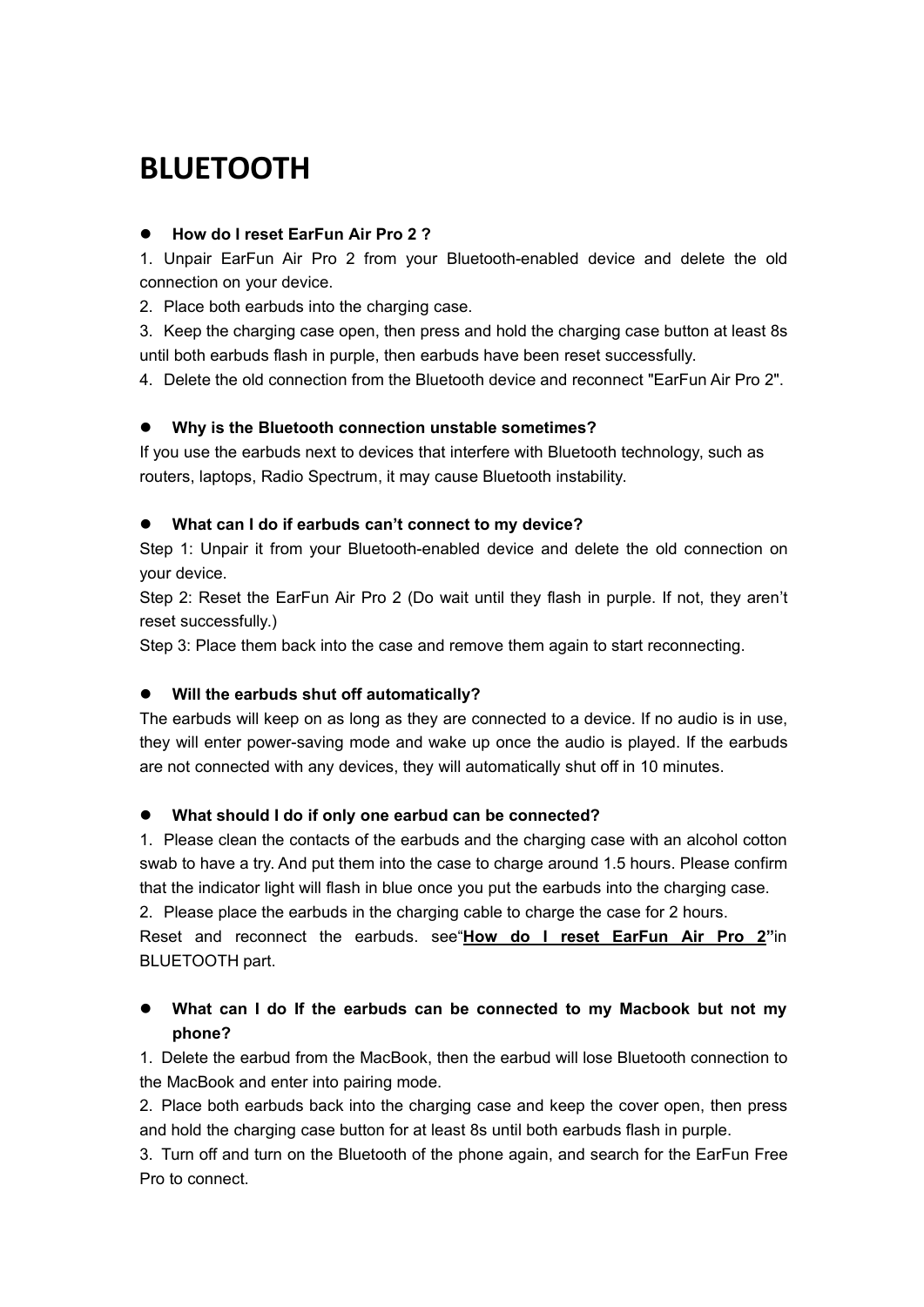4. If the search fails, restart the phone and try again.

#### **There's some way to help if the Bluetooth list shows two devices when pairing?**

1. Use the thin cotton swabs to gently clean out the metal-like contacts on the charging case from dust or wax. You can use some contact cleaner liquid such as "Deoxit" to dip in alcohol and then place over the contact and rotate to clean.

2. Try to reset the earbuds correctly, see"**How do I reset [EarFun](#page-1-0) Air Pro 2"**in BLUETOOTH part.

3. Delete the old connection from the Bluetooth device and reconnect "EarFun Air Pro 2".

### **What should I do If the earbuds don't turn off automatically when put back in the case and close the lid?**

1. As you can see, there are 4 yellow contacts on the charging case, as well as 4 on earbuds, they are connected when you put the earbuds on the charging case. So we kindly suggest you clean these contacts. You can use some contact cleaner liquid such as "Deoxit" to dip in alcohol and then place over the contact and rotate to clean.

2. Please reset the earbuds. see"**How do I reset [EarFun](#page-1-0) Air Pro 2".**

3. Please turn off the lid of the case and turn it on again.

### <span id="page-2-0"></span>**SOUND**

 **What should I do if the left one is quieter than the right and the sound hole is clear?**

1. Wrap the earbud with your hands, then blow air into the inner membrane of the earbud several times to have a try. To provide better sound, the sealing of our headphones is better than that of other headphones when the volume is reduced, perhaps because of the air pressure. When you take it off from your ear, the sound pressure deforms the sound membrane.

2. Please try to reset the earbuds correctly.

#### **Why does the volume of a single earbud reduce after using a period of time?**

This may be caused by the sound hole being blocked by foreign objects. Please clean the earphone regularly to avoid dust or secretions blocking the caps.

1. Wrap the earbud with your hands, then blow air into the inner membrane of the earbud several times to have a try. To provide better sound, the sealing of our headphones is better than that of other headphones when the volume is reduced, perhaps because of the air pressure. When you take it off from your ear, the sound pressure deforms the sound membrane.

2. Use toothpicks to gently clean out the part near the caps from dust or wax, clean with cotton swab alcohol, and then rub them with clean napkins to have a try cause accumulated dust or wax on the caps would block out or diminish the volume.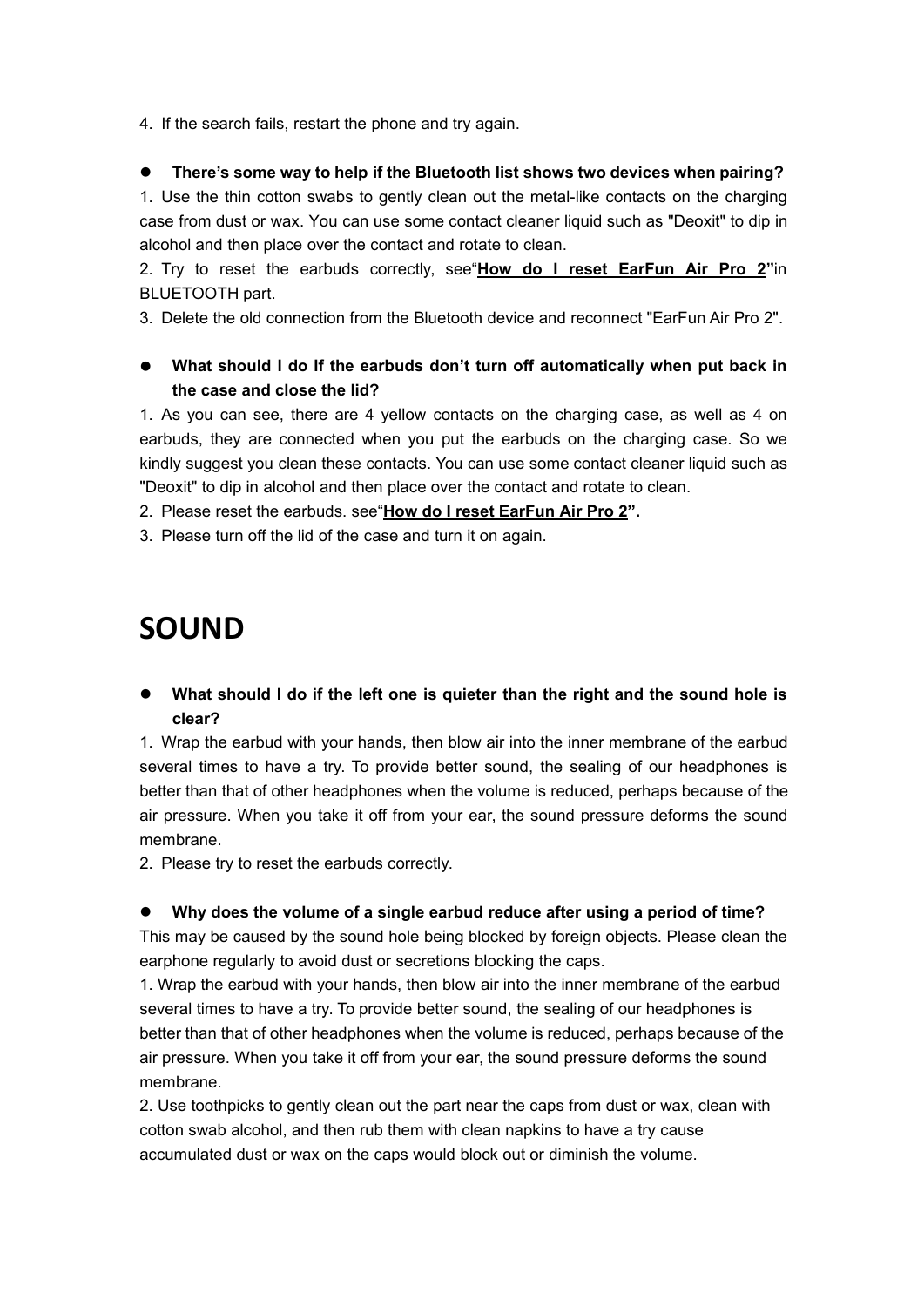3. If the above suggestions don't work, we suggest you use a small brush to scrub, rinse the earbuds, then shake the water off the earbuds and dry them for 2 days to have a try.

### <span id="page-3-0"></span>**CHARGING**

#### **What should I do if the earbuds don't turn on or charge?**

1. Make sure the protective film covered on the charging contacts in both earbuds has been removed.

2. Try to use another USB C cable to see if it's the problem with the cable.

3. Use the thin cotton swabs to gently clean out the metal-like contacts on the charging case from dust or wax. You can use some contact cleaner liquid such as "Deoxit" to dip in alcohol and then place over the contact and rotate to clean. And then please press both earbuds with forces to eliminate loose contact with the case and keep them in ready place for a couple of times.

4. Then please kindly see if there is a blue light on the earbud when you place it back again. After that, if it's working, please reset it again.

### <span id="page-3-1"></span>**COMFORT**

 **What can I do If the earbuds are too big or small for me and uncomfortable to wear?**

If it's not fit for you to wear, inside the box, we have 6 different sizes of ear tips with one pair already on the earbuds and another 5 pairs of ear tips are in the small black box. By the way, for all the in-ear earbuds, not over-ear headphones, it's normal when you wear them for a long time for the pressure it caused for your ears.

## <span id="page-3-2"></span>**ANC MODE**

#### **Why can't I feel the difference between ANC mode and the normal mode?**

Is the active noise cancellation turned on in a noisy environment? In general, the ANC is easier to be distinguished from other modes in places where the music is suspended and there are lots of people, and it is basically impossible to feel it in quiet places.